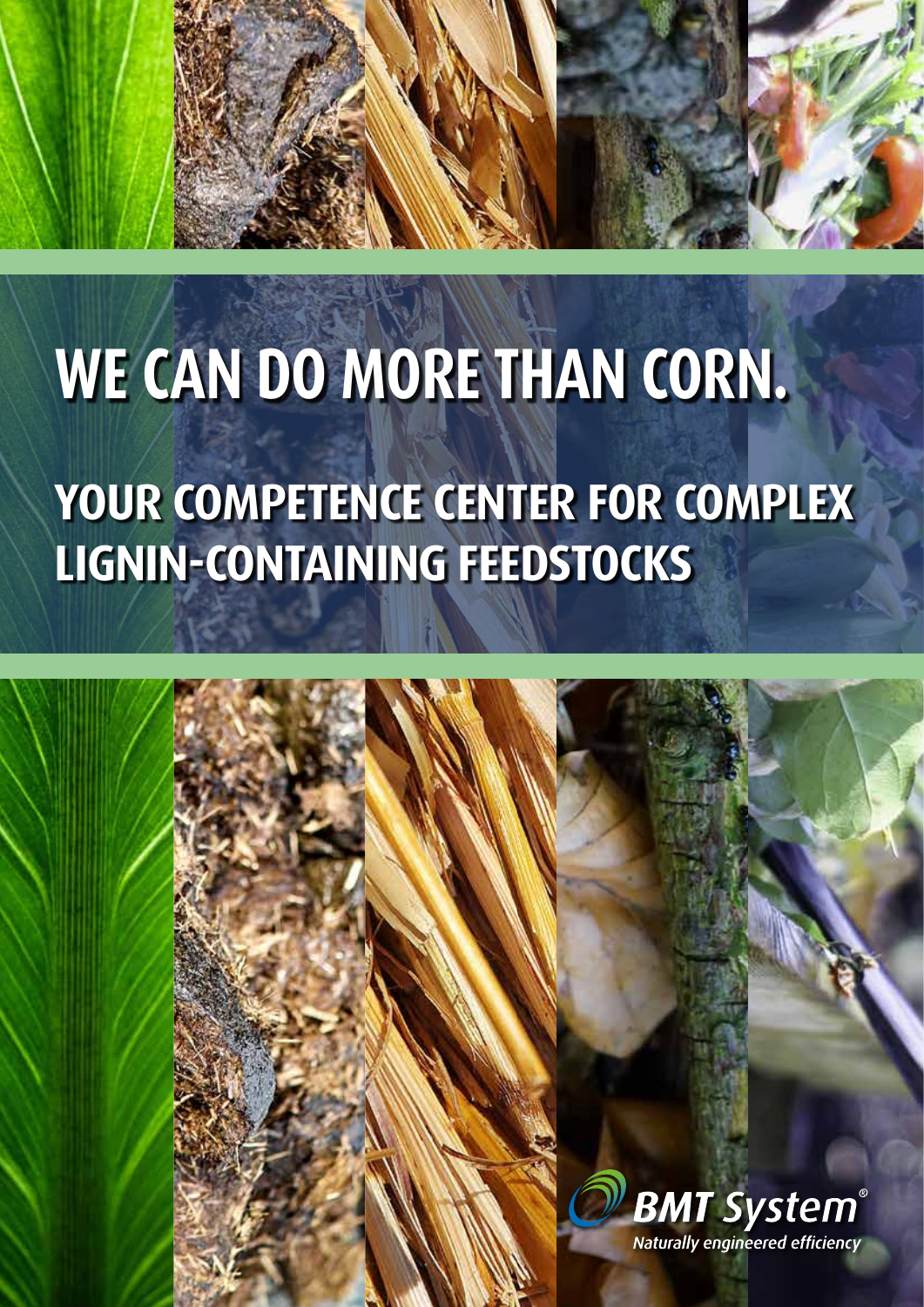

## **CONTENT**

| <b>1. ABOUT THE BMT-SYSTEM®</b>                     |   |
|-----------------------------------------------------|---|
| 1.1 Effect of LignoX®                               |   |
|                                                     |   |
| <b>2. ADVANTAGES</b>                                | ٦ |
| 2.1 Mode of action                                  | ٦ |
|                                                     |   |
| <b>3. POSSIBLE INPUT MATERIALS</b>                  |   |
|                                                     |   |
| <b>4. ANALYTICAL SUPPORT BY IN-HOUSE LABORATORY</b> | 5 |
|                                                     |   |
| <b>5. DATA FROM THE REFERENCE PLANT</b>             | 6 |
|                                                     |   |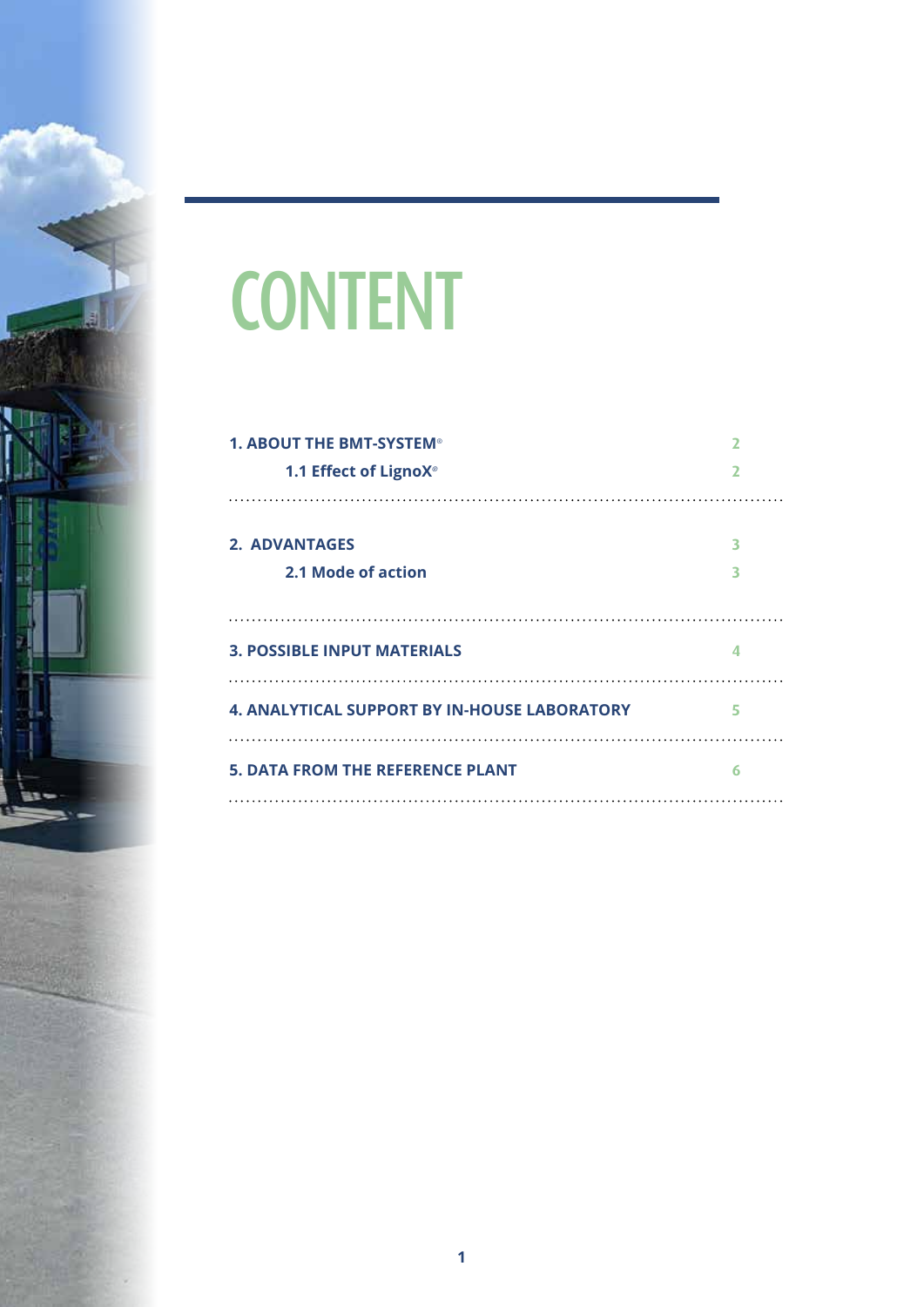## **<sup>1</sup>** ABOUT THE BMT-SYSTEM

With the BMT-System®, residual materials containing lignin are made available as an energy source for conventional biogas plants. For this purpose, a mixture (brand name: LignoX®) of natural, harmless microorganisms is added to a fermentation digestate of the biogas plant. These two components are heated together through a temperature cascade to defined reaction temperatures.

The activated hot slurry breaks down the lignin layers in the substrates. Transferred to the digester, these previously unusable carbohydrates significantly increase the gas yield of the biogas plant. The BMT-System® is supplied as a ready-to-connect container plant.





#### EFFECTS OF LignoX**®**

LignoX® is a symbiotic mixture of harmless, natural, highly efficient microorganisms of biosafety risk class 1, plant-based prebiotic ingredients and enzymes. In combination with the BMT-System®, LignoX® promotes highly efficient conversion processes of substrate components that are difficult to degrade, such as lignocellulose. The highly developed composition of LignoX® specifically enhances and inhibits the growth and activity of selected bacterial species, thus significantly increasing the methane yield.

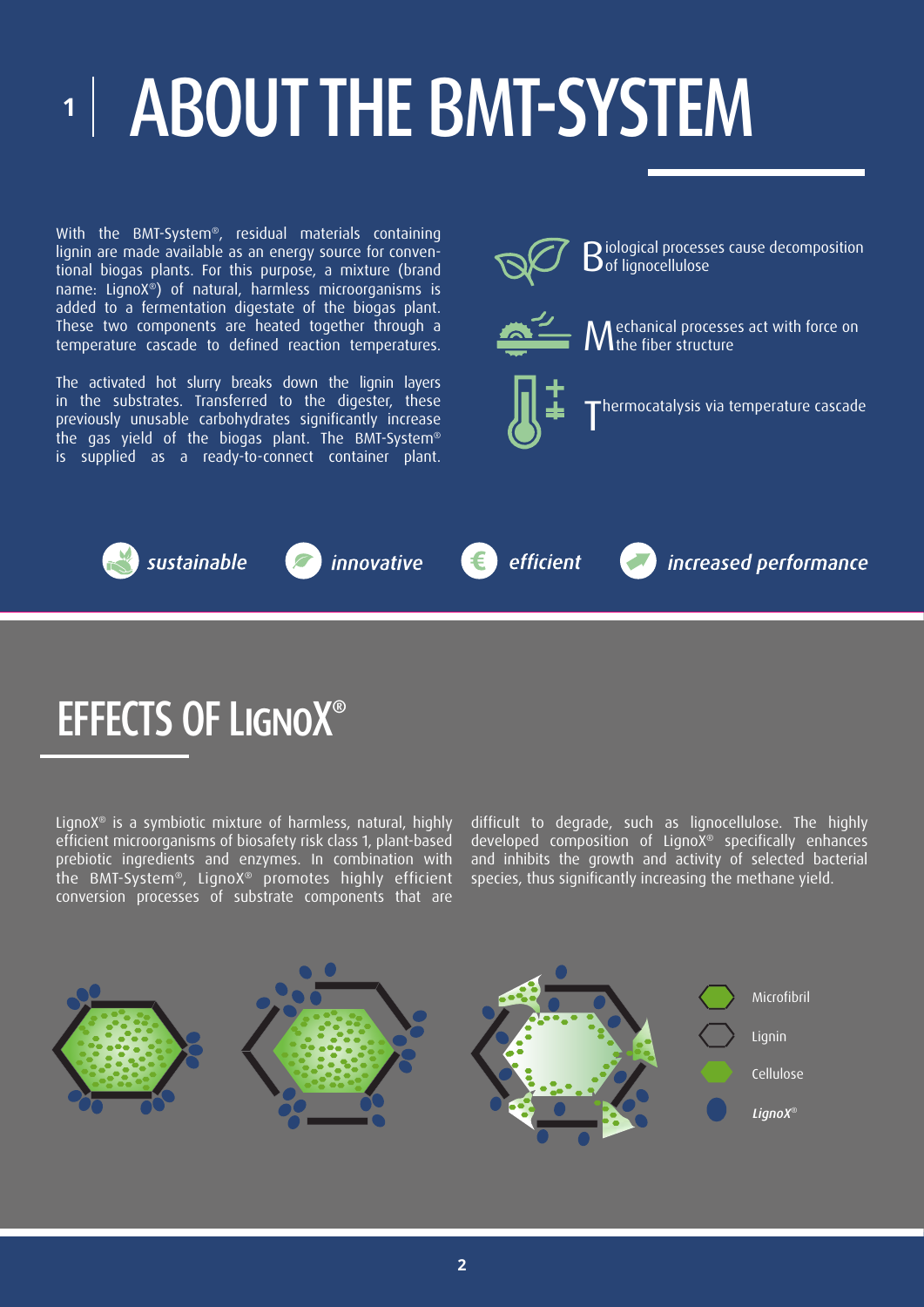## **<sup>2</sup>** ADVANTAGES

- materials (e.g. horse manure)
- $\rightarrow$  Reduction of feedstock costs
- $\rightarrow$  Reactivation of digestate biomass
- $\rightarrow$  Decrease of the digester feed input
- $\rightarrow$  Increase of plant capacity
- $\rightarrow$  Digestion of lignin-containing residual  $\,\rightarrow$  Identification and removal of impurities
	- **→** Decrease of the effective residence time to 60-75 days
	- → Payback period for BMT-System<sup>®</sup> is less than 5 years
	- **→** No formation of floating sludge blankets

#### 2.1 MODE OF ACTION

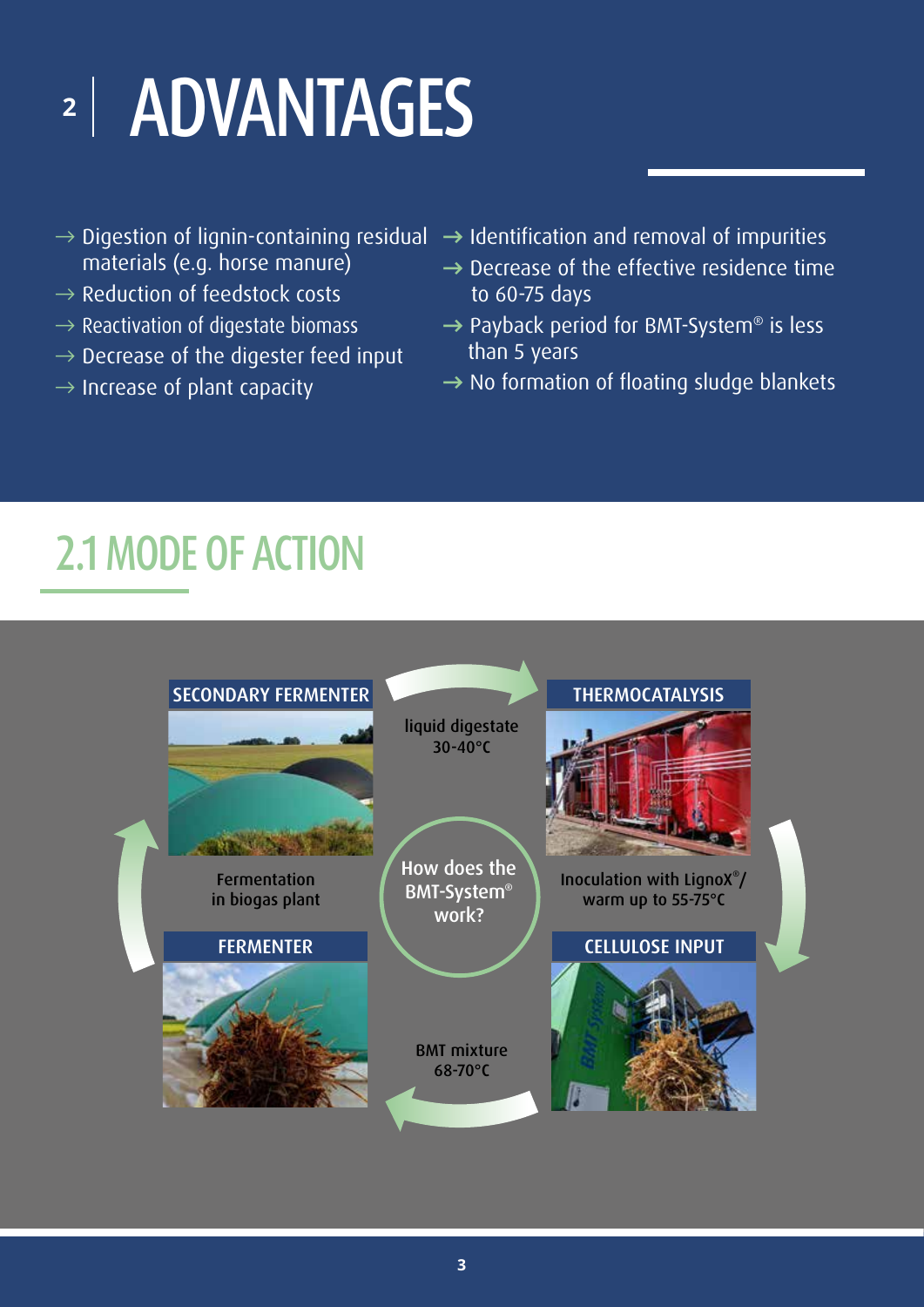# POSSIBLE INPUT MATERIALS **3**

#### **LIGNOCELLULOSIC RESIDUALS WITHOUT REQUIREMENTS ACCORDING TO GERMAN BioAbfV § 9a**

- **→** AGRICULTURAL RESIDUAL MATERIALS **→** FORESTY RESIDUALS **→** ANIMAL EXCREMENTS
- **→** RESIDUALS FROM CROP CULTIVATION **→** DRAFF AND POMACE **→** BARK- AND CORK RESIDUALS
	-

- 
- 
- 
- → SAW DUST **→** HORSE MANURE → **HOUSEHOLD COMPOST**

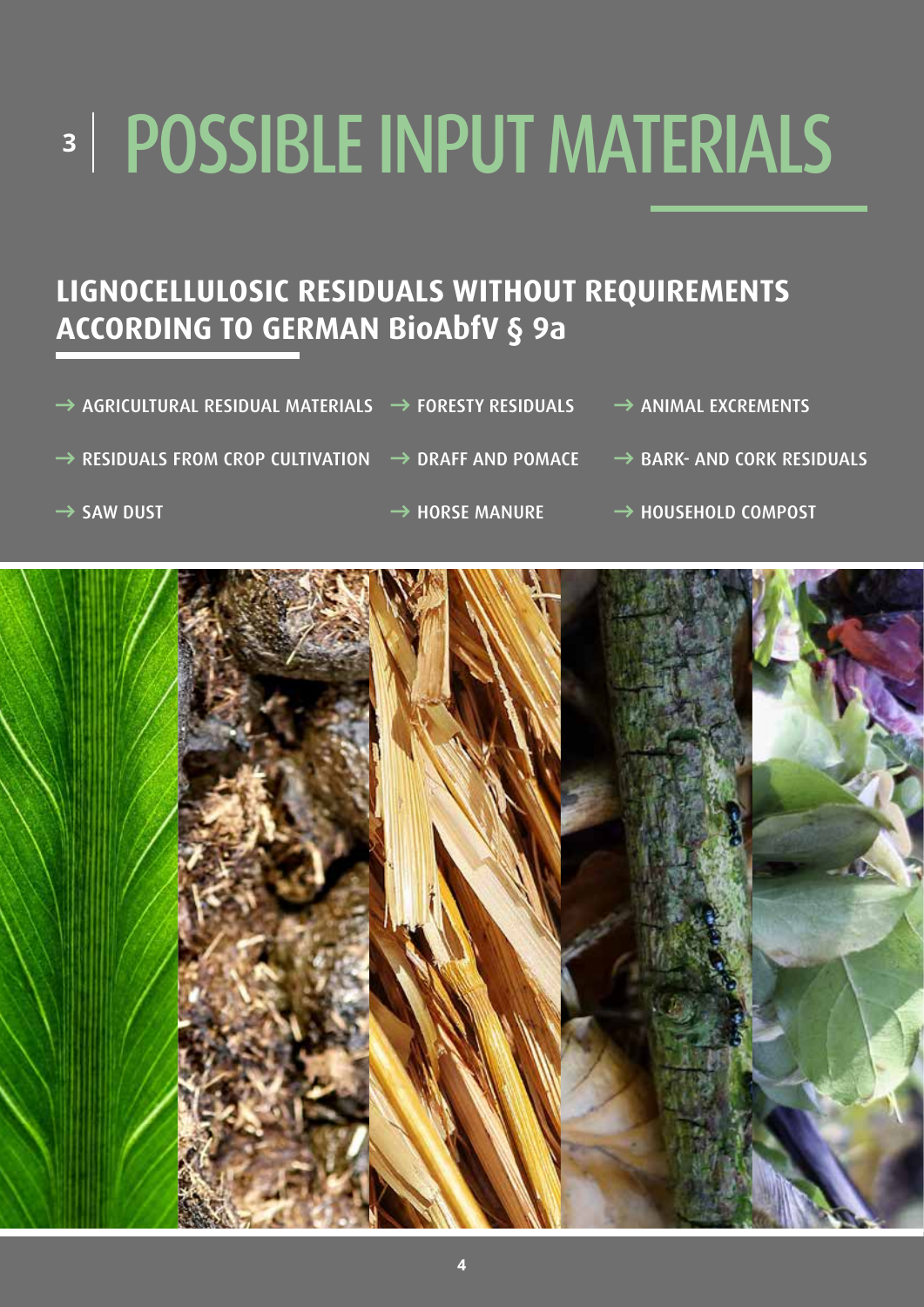### ANALYTIC SUPPORT BY **4** IN-HOUSE LABORATORY

#### **SUBSTRATE TESTS AND PROCESS OPTIMIZATION WITH SMALL-SCALE IN-HOUSE PILOT PLANT**

We start with a substrate analysis with our in-house laboratory Uphoff Lab and a trial BMT-run in our small-scale pilot plant. In this manner, we are able to fit the process development to the requirements of individual biogas plants and lignin feedstocks.

 $-$ 

EVERY BMT-SYSTEM IS DESIGNED TO FIT THE REQUIREMENTS OF INDIVIDUAL SUBSTRATES.

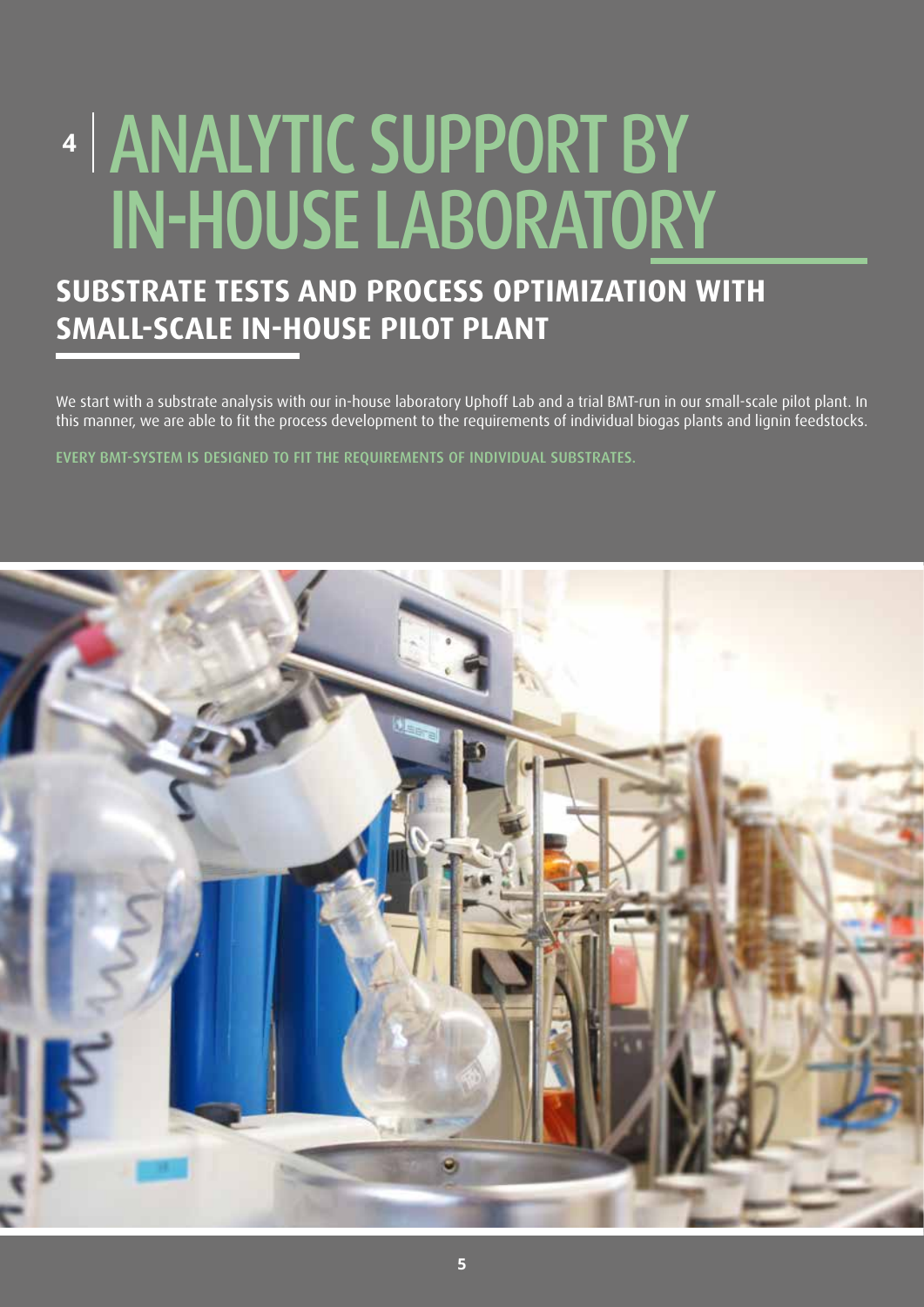### DATA FROM THE REFERENCE **PLANT BIOGAS PLANT BIBURG**

**5**



The reference plant (500 kW electric) in Upper Bavaria uses apart from the primary feedstock corn silage 1.8-3.5 t wheat straw (85 % dry matter) with inoculated liquid digestate (mixture ratio 1:1). The lignin digestion process requires per ton of BMT mixture approx. 1-2 kg of the microbial additive LignoX®. The heat for the thermic processes is provided by the heating water (85 °C) of the CHP (combined heat and power) unit. The on-site power requirements are approx. 6 % of the biogas plant power output. In the reference plant , 1 ton of straw substitutes 2.8-3.2 tons corn silage.